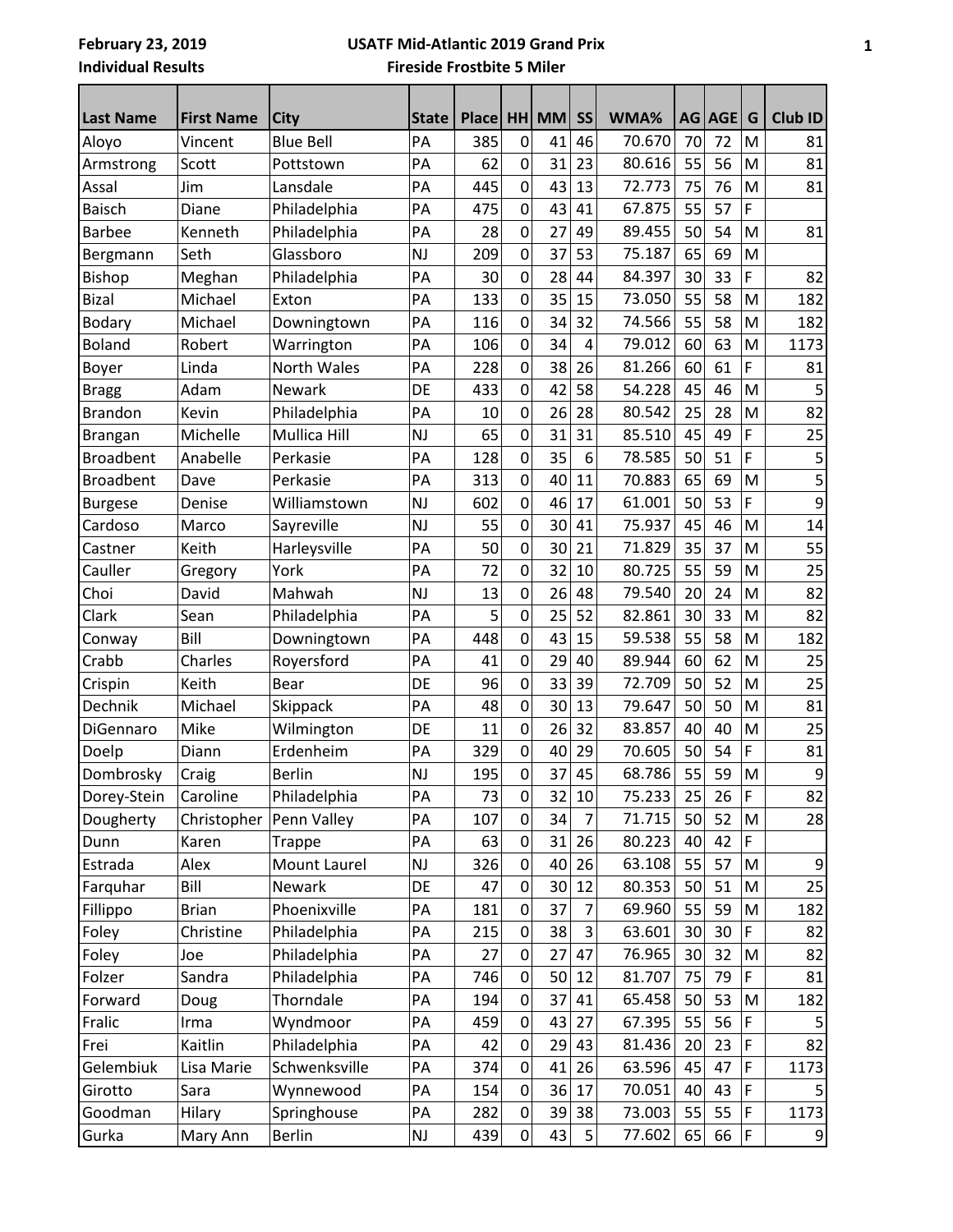**February 23, 2019 Individual Results**

## **USATF Mid-Atlantic 2019 Grand Prix Fireside Frostbite 5 Miler**

| Hawkey                | Edward       | Perkasie             | PA        | 557            | 0              | 45 | 27      | 63.366 | 70 | 70 | M  | 5              |
|-----------------------|--------------|----------------------|-----------|----------------|----------------|----|---------|--------|----|----|----|----------------|
| Hellman               | Joanna       | <b>Medford Lakes</b> | <b>NJ</b> | 589            | $\mathbf 0$    | 46 | 6       | 68.655 | 60 | 62 | F  | 9              |
| Heppelmann   Patricia |              | Malvern              | PA        | 98             | $\overline{0}$ | 33 | 48      | 77.170 | 45 | 46 | F  | 155            |
| Hibbs                 | John         | <b>Bristol</b>       | PA        | 153            | 0              | 36 | 16      | 75.597 | 65 | 65 | M  | 5              |
| Hibbs                 | Joshua       | Philadelphia         | PA        | 3              | $\mathbf 0$    | 25 | 43      | 83.020 | 30 | 31 | M  | 82             |
| Hill                  | Shelley      | <b>West Deptford</b> | <b>NJ</b> | 460            | 0              | 43 | 30      | 73.716 | 60 | 63 | F  | 9              |
| Hranilovich           | Stephen      | Phoenixville         | PA        | 88             | $\mathbf 0$    | 33 | 18      | 75.325 | 55 | 55 | M  | 5              |
| Jackson               | Michael      | <b>Red Lion</b>      | PA        | 668            | 0              | 47 | 36      | 48.950 | 45 | 46 | M  | 181            |
| <b>Jefferis</b>       | Robin        | Phoenixville         | PA        | 222            | $\mathbf 0$    | 38 | 17      | 76.491 | 55 | 56 | F  | 182            |
| Jennings              | Thomas       | Ft Washington        | PA        | 283            | $\mathbf 0$    | 39 | 38      | 77.965 | 75 | 75 | M  | 81             |
| Johnson               | Jemal        | Phila                | PA        | 678            | 0              | 47 | 46      | 49.965 | 45 | 49 | M  |                |
| Kaucher               | Michael      | <b>East Norriton</b> | PA        | 75             | $\mathbf 0$    | 32 | 18      | 69.917 | 40 | 42 | M  | 81             |
| Kempton               | Dawn         | Medford              | NJ        | 442            | $\overline{0}$ | 43 | 9       | 67.864 | 55 | 56 | F  | 9              |
| Kern                  | Joseph       | Ambler               | PA        | 158            | 0              | 36 | 23      | 74.668 | 60 | 64 | M  | 5              |
| Kimmel                | Michael      | Wayne                | PA        | 119            | $\mathbf 0$    | 34 | 42      | 67.147 | 45 | 46 | M  | 182            |
| Kirsch                | Mary         | Yardley              | PA        | 863            | 0              | 53 | 55      | 68.841 | 70 | 73 | F  | 300            |
| Lippincott            | Jennifer     | Philadelphia         | PA        | 144            | $\mathbf 0$    | 35 | 43      | 70.602 | 40 | 42 | ΙF | 81             |
| Lizzio                | Jean         | <b>Berlin</b>        | <b>NJ</b> | 663            | 0              | 47 | 33      | 70.312 | 65 | 66 | F  |                |
| Lombardi              | James        | Oreland              | PA        | 622            | 0              | 46 | 41      | 52.410 | 50 | 52 | M  | 1173           |
| Mateer                | Christopher  | Philadelphia         | PA        | 8              | 0              | 26 | 18      | 81.052 | 25 | 28 | M  | 82             |
| Matthews              | John         | Honey Brook          | PA        | 25             | $\mathbf 0$    | 27 | 33      | 77.374 | 20 | 24 | M  | 182            |
| Matuszak              | Paul         | Philadelphia         | PA        | $\overline{2}$ | $\mathbf 0$    | 24 | 54      | 85.877 | 30 | 32 | M  | 82             |
| Mazo                  | Daniel       | Bala Cynwyd          | PA        | 54             | 0              | 30 | 29      | 82.285 | 55 | 55 | M  | 81             |
| McGrath               | Kyra         | Bala Cynwyd          | PA        | 402            | 0              | 42 | 3       | 77.329 | 60 | 64 | F  | 81             |
| <b>McManus</b>        | Diane        | <b>Upper Darby</b>   | PA        | 1022           | $\mathbf 1$    | 6  | 6       | 52.068 | 65 | 68 | F  | 81             |
| Montini               | Paul         | Huntingdon Valley    | PA        | 79             | 0              | 32 | 35      | 74.476 | 50 | 51 | M  | 81             |
| Montini               | Rebecca      | Huntingdon Valley    | PA        | 255            | 0              | 39 | 8       | 68.867 | 45 | 49 | F  | 81             |
| Moore                 | Jo Ann       | Philadelphia         | PA        | 495            | $\mathbf 0$    | 44 | 10      | 63.925 | 50 | 53 | F  |                |
| Morrison              | Don          | West Brandywine      | PA        | 188            | 0              | 37 | 23      | 75.435 | 65 | 68 | M  | 81             |
| Mullen                | Nace         | Philadelphia         | PA        | 259            | 0              | 39 | 12      | 68.070 | 60 | 62 | M  | 28             |
| Nadol                 | Michael      | Philadelphia         | PA        | 384            | 0              |    | $41$ 43 | 59.648 | 50 | 54 | M  | $\overline{5}$ |
| Olmstead              | <b>Betty</b> | Wilmington           | DE        | 1049           | 1              | 14 | 30      | 49.821 | 70 | 73 | F  | 25             |
| Padilla               | Michael      | Phoenixville         | PA        | 14             | $\mathbf 0$    | 26 | 52      | 85.360 | 40 | 44 | M  | 81             |
| Pangburn              | Julie        | Downingtown          | PA        | 123            | $\mathbf 0$    | 34 | 52      | 81.979 | 50 | 54 | F  | 155            |
| Pellechio             | Thomas       | Doylestown           | PA        | 229            | 0              | 38 | 29      | 69.944 | 60 | 63 | M  | 5              |
| Permar                | Terry        | Perkasie             | PA        | 97             | 0              | 33 | 44      | 80.534 | 60 | 64 | M  | 81             |
| Predhome              | Alex         | Philadelphia         | PA        | 9              | 0              | 26 | 21      | 80.898 | 25 | 25 | M  | 82             |
| Prizer                | Kent         | Collegeville         | PA        | 344            | $\mathbf 0$    | 40 | 44      | 69.231 | 65 | 68 | M  | 5              |
| Rebbechi              | Donovan      | Penn Valley          | PA        | 82             | 0              | 32 | 44      | 70.621 | 45 | 45 | M  | 81             |
| Regan                 | Cecelia      | Glenside             | PA        | 361            | 0              | 41 | 5       | 64.868 | 45 | 48 | F  | 81             |
| Reilly                | Philip       | Philadelphia         | PA        | 147            | $\mathbf 0$    | 35 | 48      | 74.534 | 60 | 62 | M  | 81             |
| Reynolds              | Molly        | Wayne                | PA        | 649            | 0              | 47 | 18      | 51.163 | 25 | 27 | F  | 81             |
| Reynolds              | Robert       | Wyndmoor             | PA        | 86             | $\mathbf 0$    | 33 | 3       | 79.980 | 60 | 61 | M  | 81             |
| Rissell               | Ethan        | Lafayette Hill       | PA        | 15             | 0              | 27 | 1       | 78.902 | 25 | 29 | M  | 82             |
| Rusk                  | Sarah        | Wilmington           | DE        | 90             | 0              | 33 | 22      | 73.826 | 35 | 38 | F  | 25             |
| Sandercock            | Matthew      | Exton                | PA        | 34             | $\mathbf 0$    | 28 | 55      | 82.536 | 45 | 49 | M  | 182            |
| Sawyer                | Steve        | Philadelphia         | PA        | 316            | $\pmb{0}$      | 40 | 16      | 69.371 | 65 | 67 | M  | 81             |